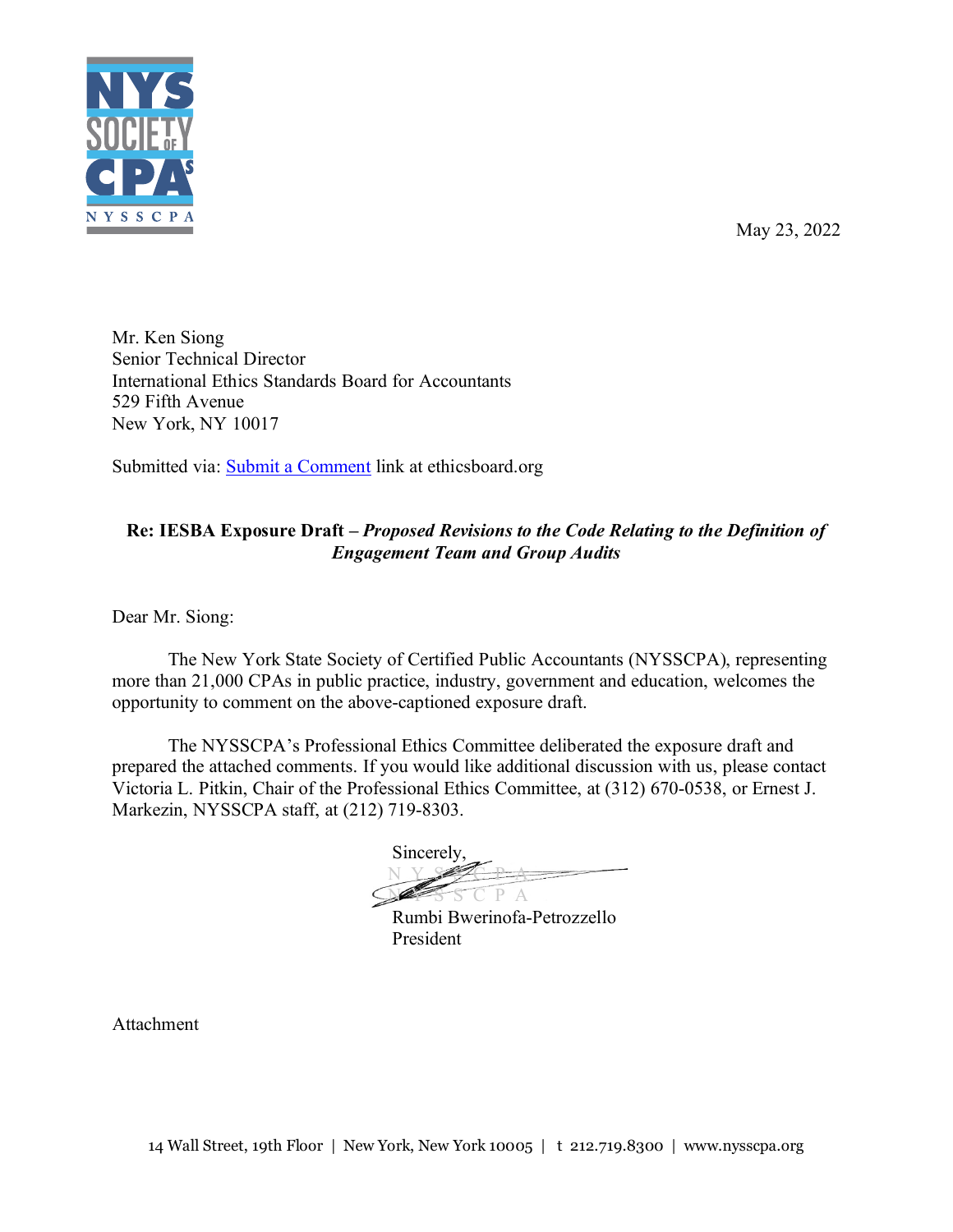

# **NEW YORK STATE SOCIETY OF CERTIFIED PUBLIC ACCOUNTANTS**

## **COMMENTS ON**

## **IESBA EXPOSURE DRAFT –** *PROPOSED REVISIONS TO THE CODE RELATING TO THE DEFINITION OF ENGAGEMENT TEAM AND GROUP AUDITS*

**May 23, 2022**

**Principal Drafters**

**Steven J. Leifer Elliot L. [Hendler](https://www.nysscpa.org/membership/member-directory?search=Hendler&firmname=Retired%20(no%20firm)&chapterid=200004)**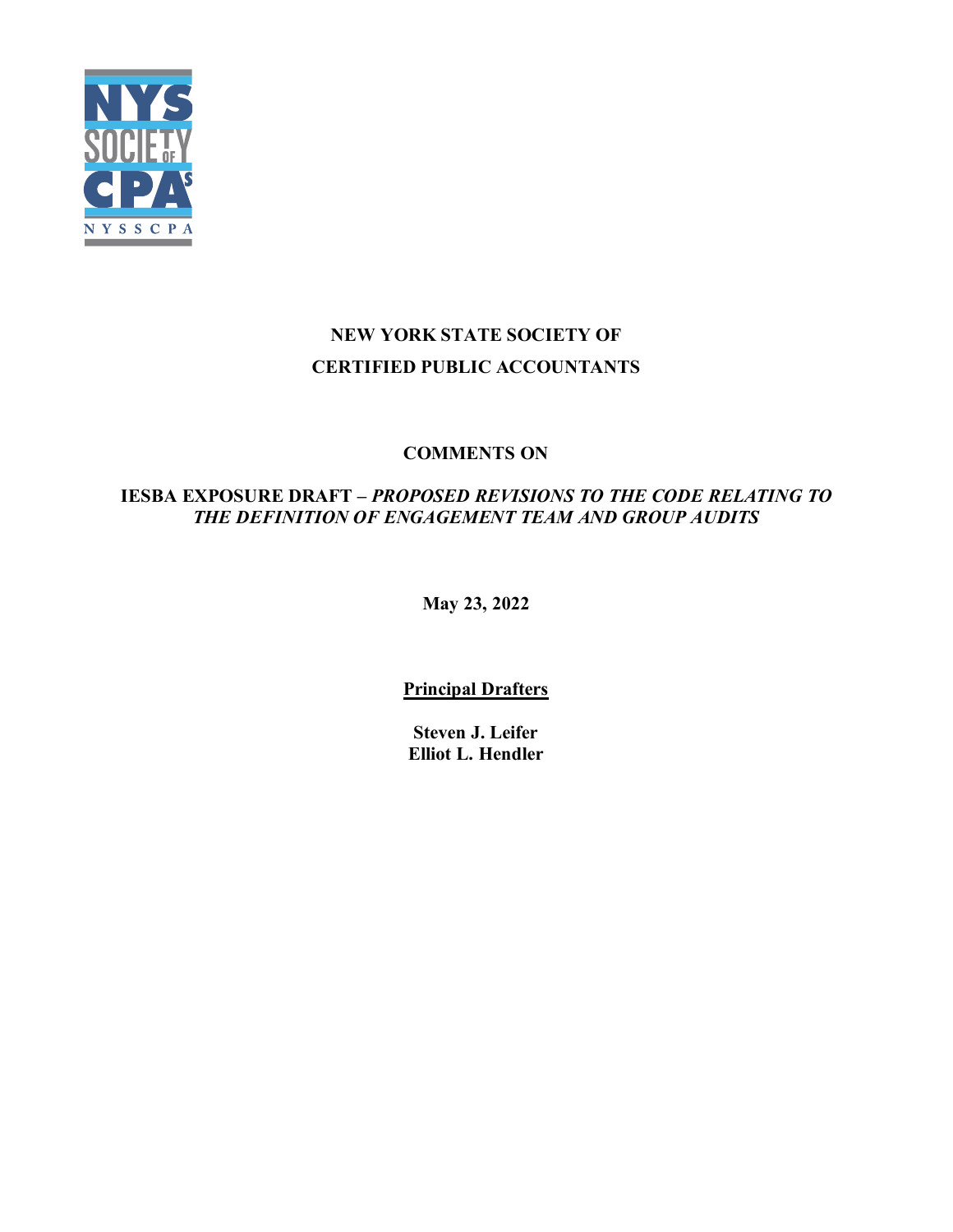#### **NYSSCPA 2021–2022 Board of Directors**

Rumbidzai Bwerinofa-Petrozzello, *President* Lynne M. Fuentes, *President-Elect* Thomas S. Pirro *Secretary/Treasurer* Kelly Capron, *Vice President* Kimberly G. Johnson, *Vice President* Kevin Matz, *Vice President* Patricia A. McGrath, *Vice President* David G. Young *Vice President* Joanne S. Barry, *ex officio* Michael E. Milisits

Edward L. Arcara Steven K. Baierlein Ramona Cedeno Margaret Chen William H. Dresnack Zachary Gordon Orumé A. Hays Elliot L. Hendler William C. Huether John B. Huttlinger Michael R. Koeppel Katelyn Kogan Edward N. Lee Philip J. London Shmueli Milecki

John A. Mourer Lisa A. Mrkall Maria L. Petrollese Jennifer Pickett Alexander Resnick Ronald F. Ries Sharon Sica-Costanzo Denise M. Stefano Jennifer Stone Maria E. Suppa A'Isha Torrence Mark M. Ulrich Liren Wei Charles J. Weintraub Craig A. Zellar

#### **NYSSCPA 2021–2022 Professional Ethics Committee**

Victoria L. Pitkin, *Chair* David C. Daly Steven J. Leifer Eric H. Altstadter Peter J. DelVecchia Santa Marletta David M. Beckman Elliot L. Hendler Andrew M. Mintzer Nicole A. Booth **Diane L. Jules** Brian K. Pearson Gary E. Carpenter Kelly Kennedy-Ryu

 **NYSSCPA Staff** Ernest J. Markezin